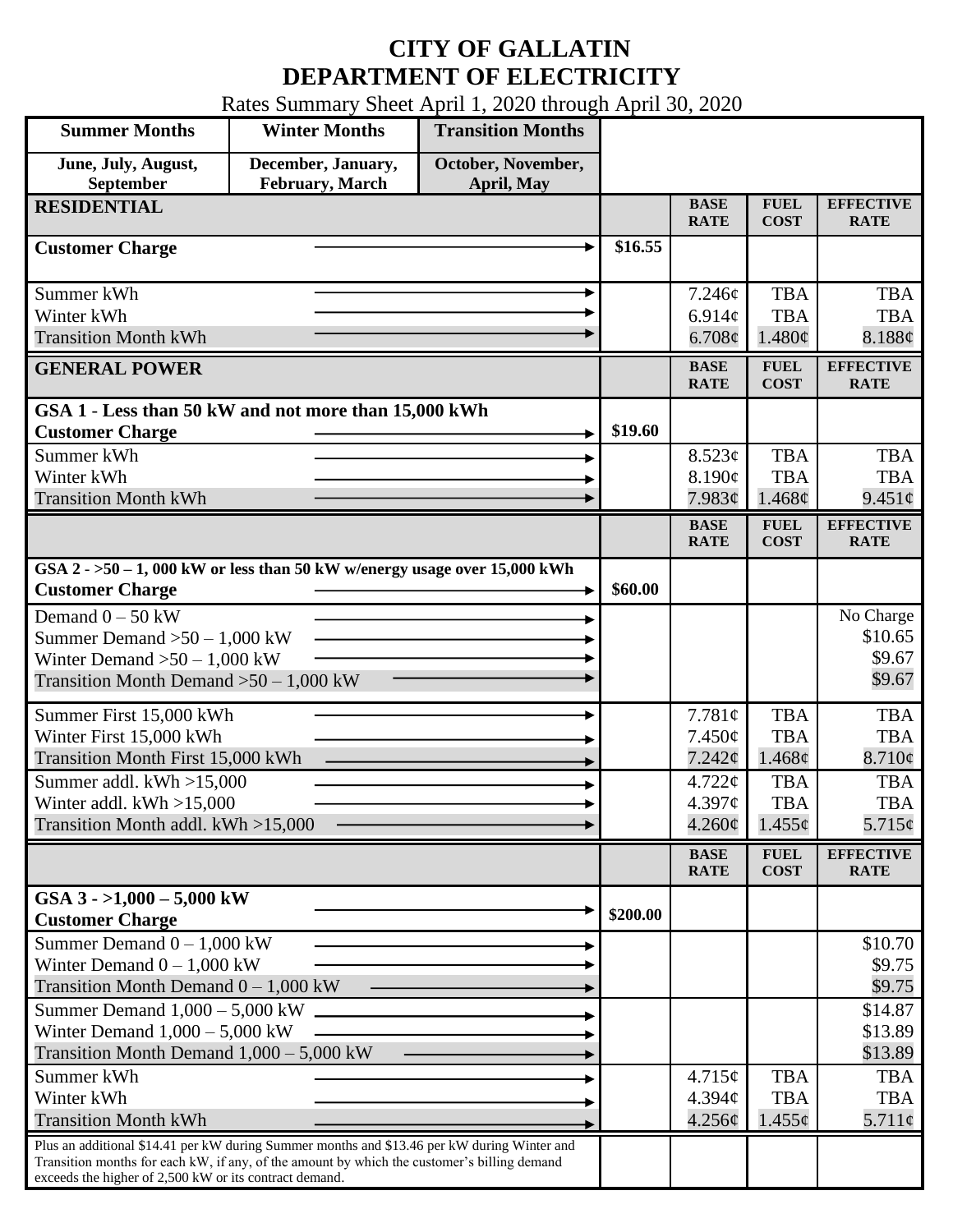| <b>Summer Months</b>                                                | <b>Winter Months</b>                             | <b>Transition Months</b> |         |                              |                            |                                 |
|---------------------------------------------------------------------|--------------------------------------------------|--------------------------|---------|------------------------------|----------------------------|---------------------------------|
| June, July, August,                                                 | December, January,                               | October, November,       |         |                              |                            |                                 |
| September                                                           | February, March                                  | April, May               |         |                              |                            |                                 |
| <b>GENERAL POWER CONTINUE</b>                                       |                                                  |                          |         | <b>BASE</b><br><b>RATE</b>   | <b>FUEL</b><br><b>COST</b> | <b>EFFECTIVE</b><br><b>RATE</b> |
| <b>TD GSA</b>                                                       |                                                  |                          |         |                              |                            |                                 |
| <b>Customer Charge</b>                                              |                                                  |                          | \$1,500 |                              |                            |                                 |
| <b>Onpeak Summer Demand</b>                                         |                                                  |                          |         |                              |                            | \$10.87                         |
| <b>Onpeak Winter Demand</b>                                         |                                                  |                          |         |                              |                            | \$9.99                          |
| <b>Onpeak Transition Month Demand</b>                               |                                                  |                          |         |                              |                            | \$9.99                          |
| <b>Offpeak Excess of Contract Demand</b>                            |                                                  |                          |         |                              |                            |                                 |
| Summer                                                              |                                                  |                          |         |                              |                            | \$10.87                         |
| Winter<br>Transition                                                |                                                  |                          |         |                              |                            | \$9.99<br>\$9.99                |
|                                                                     |                                                  |                          |         |                              |                            | \$5.23                          |
| <b>Max Demand</b>                                                   |                                                  |                          |         |                              |                            |                                 |
| <b>Onpeak Summer kWh</b>                                            |                                                  |                          |         | 8.049¢                       | <b>TBA</b>                 | <b>TBA</b>                      |
| <b>Onpeak Winter kWh</b>                                            |                                                  |                          |         | 6.520¢<br>5.115¢             | <b>TBA</b><br>1.473¢       | <b>TBA</b><br>6.588¢            |
| <b>Onpeak Transition Month kWh</b>                                  |                                                  |                          |         |                              |                            |                                 |
| Offpeak Summer kWh First 200 HUD<br>Offpeak Summer kWh Next 200 HUD |                                                  |                          |         | 4.700¢<br>$0.452\mathcal{C}$ | <b>TBA</b><br><b>TBA</b>   | <b>TBA</b><br><b>TBA</b>        |
| <b>Additional HUD</b>                                               |                                                  |                          |         | 0.149¢                       | <b>TBA</b>                 | <b>TBA</b>                      |
| Offpeak Winter kWh First 200 HUD                                    |                                                  |                          |         | 4.996¢                       | <b>TBA</b>                 | <b>TBA</b>                      |
| Offpeak Winter kWh Next 200 HUD                                     |                                                  |                          |         | 0.452¢                       | <b>TBA</b>                 | <b>TBA</b>                      |
| <b>Additional HUD</b>                                               |                                                  |                          |         | 0.149¢                       | <b>TBA</b>                 | <b>TBA</b>                      |
| Offpeak Transition kWh First 200 HUD                                |                                                  |                          |         | 5.115¢                       | $1.473\phi$                | 6.588¢                          |
| Offpeak Transition kWh Next 200 HUD                                 |                                                  |                          |         | .452 $\phi$                  | 1.473¢                     | $1.925\phi$                     |
| <b>Additional HUD</b>                                               |                                                  |                          |         | .149 $\mathfrak{c}$          | $1.473\phi$                | 1.622¢                          |
|                                                                     |                                                  |                          |         | <b>BASE</b><br><b>RATE</b>   | <b>FUEL</b><br><b>COST</b> | <b>EFFECTIVE</b><br><b>RATE</b> |
| GSB Demands from $5,001 - 15,000$ kW                                |                                                  |                          |         |                              |                            |                                 |
| <b>Customer Charge</b>                                              |                                                  |                          | \$1,500 |                              |                            |                                 |
| Onpeak Summer Demand 5,000 - 15,000 kW                              |                                                  |                          |         |                              |                            | \$10.87                         |
| Onpeak Winter Demand $5,000 - 15,000$ kW                            |                                                  |                          |         |                              |                            | \$9.90                          |
|                                                                     | Onpeak Transition Month Demand 5,000 - 15,000 kW |                          |         |                              |                            | \$9.90                          |
| <b>Offpeak Excess of Contract Demand</b>                            |                                                  |                          |         |                              |                            |                                 |
| Summer                                                              |                                                  |                          |         |                              |                            | \$10.87                         |
| Winter                                                              |                                                  |                          |         |                              |                            | \$9.90                          |
| Transition                                                          |                                                  |                          |         |                              |                            | \$9.90                          |
| <b>Max Demand</b>                                                   |                                                  |                          |         |                              |                            | \$5.21                          |
| <b>Onpeak Summer kWh</b>                                            |                                                  |                          |         | 6.513¢                       | <b>TBA</b>                 | <b>TBA</b>                      |
| <b>Onpeak Winter kWh</b>                                            |                                                  |                          |         | 5.378¢                       | <b>TBA</b>                 | <b>TBA</b>                      |
| <b>Onpeak Transition Month kWh</b>                                  |                                                  |                          |         | $3.990\phi$                  | $1.489\mathcal{C}$         | 5.479¢                          |
| Offpeak Summer kWh First 200 HUD                                    |                                                  |                          |         | 4.022¢                       | <b>TBA</b>                 | <b>TBA</b>                      |
| Offpeak Summer kWh Next 200 HUD                                     |                                                  |                          | 0.564¢  | <b>TBA</b>                   | <b>TBA</b>                 |                                 |
| <b>Additional HUD</b>                                               |                                                  |                          |         | $0.223\phi$                  | <b>TBA</b>                 | <b>TBA</b>                      |
| Offpeak Winter kWh First 200 HUD                                    |                                                  |                          |         | 4.244¢                       | <b>TBA</b><br><b>TBA</b>   | <b>TBA</b>                      |
| Offpeak Winter kWh Next 200 HUD<br><b>Additional HUD</b>            |                                                  |                          |         | 0.564¢<br>0.223¢             | <b>TBA</b>                 | <b>TBA</b><br><b>TBA</b>        |
| Offpeak Transition kWh First 200 HUD                                |                                                  |                          |         | 3.990¢                       | 1.489¢                     | 5.479¢                          |
| Offpeak Transition kWh Next 200 HUD                                 |                                                  |                          |         | 0.564¢                       | 1.489¢                     | 2.053¢                          |
| <b>Additional HUD</b>                                               |                                                  |                          |         | $0.223\phi$                  | 1.489¢                     | 1.712¢                          |
|                                                                     |                                                  |                          |         |                              |                            |                                 |

## **Page 2 - Rates Summary Sheet April 1, 2020 through April 30, 2020**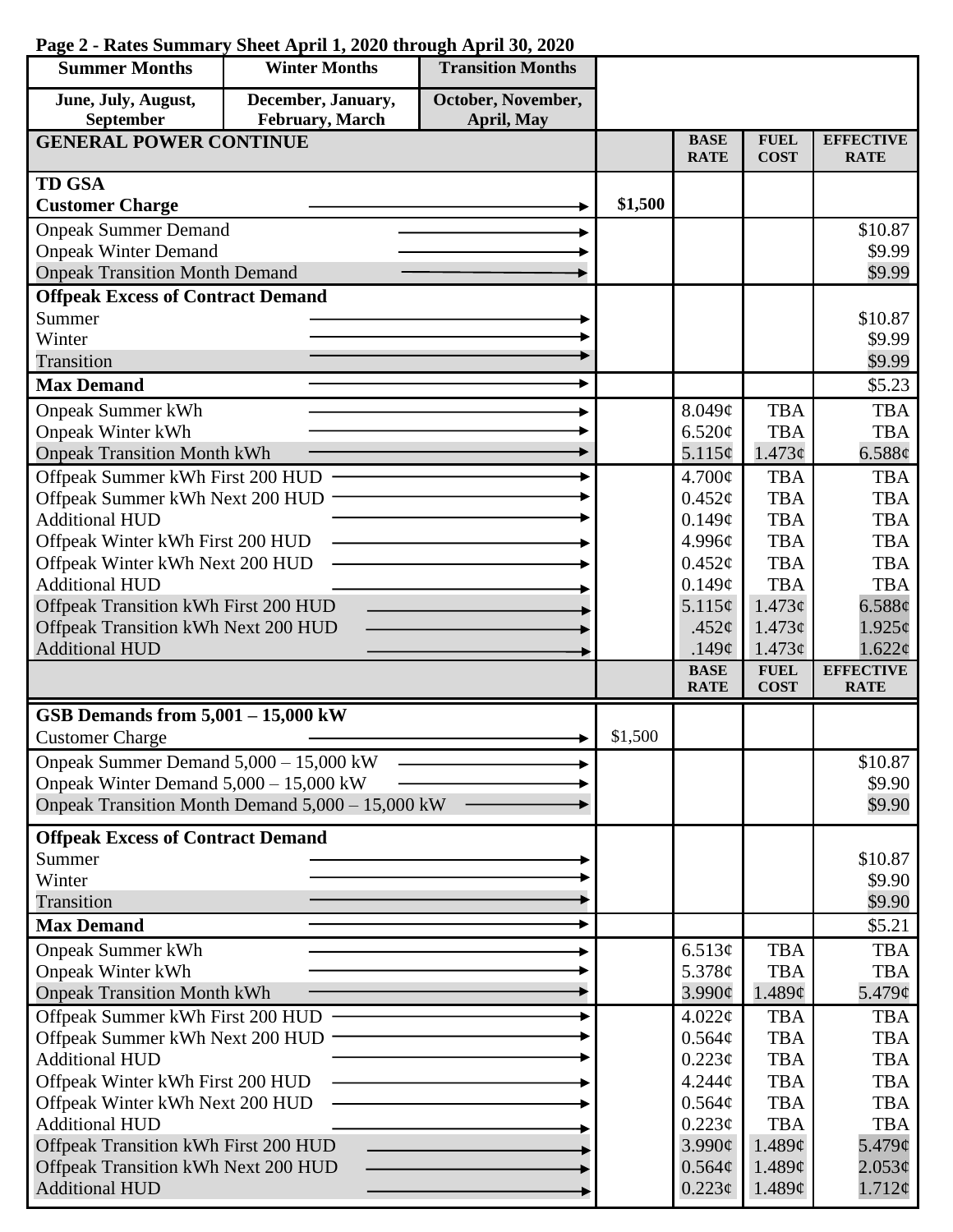## **Page 3 - Rates Summary Sheet April 1, 2020 through April 30, 2020**

| <b>Summer Months</b>                                         | <b>Winter Months</b> | <b>Transition Months</b> |         |                            |                                   |                                 |
|--------------------------------------------------------------|----------------------|--------------------------|---------|----------------------------|-----------------------------------|---------------------------------|
| June, July, August,                                          | December, January,   | October, November,       |         |                            |                                   |                                 |
| February, March<br>September<br>April, May                   |                      |                          |         |                            |                                   |                                 |
| <b>GENERAL POWER CONTINUE</b>                                |                      |                          |         | <b>BASE</b><br><b>RATE</b> | <b>FUEL</b><br><b>COST</b>        | <b>EFFECTIVE</b><br><b>RATE</b> |
| MSB Demands greater than 5,000 kW                            |                      |                          |         |                            |                                   |                                 |
| <b>Customer Charge</b>                                       |                      |                          | \$1,500 |                            |                                   |                                 |
| Onpeak Summer Demand > 5,000                                 |                      |                          |         |                            |                                   | \$10.24                         |
| Onpeak Winter Demand > 5,000                                 |                      |                          |         |                            |                                   | \$9.27                          |
| Onpeak Transition Month Demand > 5,000                       |                      |                          |         |                            |                                   | \$9.27                          |
| <b>Max Demand</b>                                            |                      |                          |         |                            |                                   | \$2.26                          |
| <b>Offpeak Excess of Contract Demand</b>                     |                      |                          |         |                            |                                   |                                 |
| Summer                                                       |                      |                          |         |                            |                                   | \$10.24                         |
| Winter                                                       |                      |                          |         |                            |                                   | \$9.27                          |
| Transition                                                   |                      |                          |         |                            |                                   | \$9.27                          |
| <b>Onpeak Summer kWh</b>                                     |                      |                          |         | 5.779 $\phi$               | <b>TBA</b>                        | <b>TBA</b>                      |
| <b>Onpeak Winter kWh</b>                                     |                      |                          |         | 4.639¢                     | <b>TBA</b>                        | <b>TBA</b>                      |
| <b>Onpeak Transition Month kWh</b>                           |                      |                          |         | 3.589¢                     | $1.474\mathcal{C}$                | 5.063¢                          |
| Offpeak Summer kWh First 200 HU <del>D</del>                 |                      |                          |         | 3.279¢                     | <b>TBA</b>                        | <b>TBA</b>                      |
| Offpeak Summer kWh Next 200 HUD                              |                      |                          |         | 0.310¢                     | <b>TBA</b>                        | <b>TBA</b>                      |
| <b>Additional HUD</b>                                        |                      |                          |         | $0.055\phi$                | <b>TBA</b>                        | <b>TBA</b>                      |
| Offpeak Winter kWh First 200 HUD                             |                      |                          |         | 3.502¢                     | <b>TBA</b>                        | <b>TBA</b>                      |
| Offpeak Winter kWh Next 200 HUD                              |                      |                          |         | 0.310¢                     | <b>TBA</b>                        | <b>TBA</b>                      |
| <b>Additional HUD</b>                                        |                      |                          |         | $0.055\phi$                | <b>TBA</b>                        | <b>TBA</b>                      |
| Offpeak Transition kWh First 200 HUD                         |                      |                          |         | 3.589¢<br>0.310¢           | $1.474\mathcal{C}$<br>$1.474\phi$ | 5.063¢<br>1.784¢                |
| Offpeak Transition kWh Next 200 HUD<br><b>Additional HUD</b> |                      |                          |         | $0.055\phi$                | $1.474\phi$                       | 1.529¢                          |
|                                                              |                      |                          |         | <b>BASE</b>                | <b>FUEL</b>                       | <b>EFFECTIVE</b>                |
|                                                              |                      |                          |         | <b>RATE</b>                | <b>COST</b>                       | <b>RATE</b>                     |
| MSD Demands greater than 25,000 kW                           |                      |                          |         |                            |                                   |                                 |
| <b>Customer Charge</b>                                       |                      |                          | \$1,500 |                            |                                   |                                 |
| <b>Onpeak Summer Demand</b>                                  |                      |                          |         |                            |                                   | \$10.24                         |
| <b>Onpeak Winter Demand</b>                                  |                      |                          |         |                            |                                   | \$9.27                          |
| <b>Onpeak Transition Demand</b>                              |                      |                          |         |                            |                                   | \$9.27                          |
| <b>Max Demand</b>                                            |                      |                          |         |                            |                                   | \$1.64                          |
| <b>Offpeak Excess of Contract Demand</b>                     |                      |                          |         |                            |                                   |                                 |
| Summer                                                       |                      |                          |         |                            |                                   | \$10.24                         |
| Winter                                                       |                      |                          |         |                            |                                   | \$9.27                          |
| Transition                                                   |                      |                          |         |                            |                                   | \$9.27                          |
| <b>Onpeak Summer kWh</b>                                     |                      |                          |         | 5.440¢                     | <b>TBA</b>                        | <b>TBA</b>                      |
| <b>Onpeak Winter kWh</b>                                     |                      |                          |         | 4.298c                     | <b>TBA</b>                        | <b>TBA</b>                      |
| <b>Onpeak Transition Month kWh</b>                           |                      |                          |         | 3.248¢                     | $1.474\mathcal{C}$                | $4.722$ ¢                       |
| Offpeak Summer kWh First 200 HUD                             |                      |                          |         | $2.939\mathcal{C}$         | <b>TBA</b>                        | <b>TBA</b>                      |
| Offpeak Summer kWh Next 200 HUD                              |                      |                          |         | $0.282\ell$                | <b>TBA</b>                        | <b>TBA</b>                      |
| <b>Additional HUD</b>                                        |                      |                          |         | $0.208\phi$                | <b>TBA</b>                        | <b>TBA</b>                      |
| Offpeak Winter kWh First 200 HUD                             |                      |                          |         | 3.161¢                     | <b>TBA</b>                        | <b>TBA</b>                      |
| Offpeak Winter kWh Next 200 HUD                              |                      |                          |         | 0.282¢                     | <b>TBA</b>                        | <b>TBA</b>                      |
| <b>Additional HUD</b>                                        |                      |                          |         | <b>TBA</b>                 | <b>TBA</b>                        | <b>TBA</b>                      |
| Offpeak Transition kWh First 200 HUD                         |                      |                          |         | 3.248¢                     | $1.474\phi$                       | $4.722$ ¢                       |
| Offpeak Transition kWh Next 200 HUD<br><b>Additional HUD</b> |                      |                          |         | 0.282¢<br>$0.223\phi$      | $1.474\phi$<br>$1.474\phi$        | $1.756\phi$<br>1.697¢           |
|                                                              |                      |                          |         |                            |                                   |                                 |